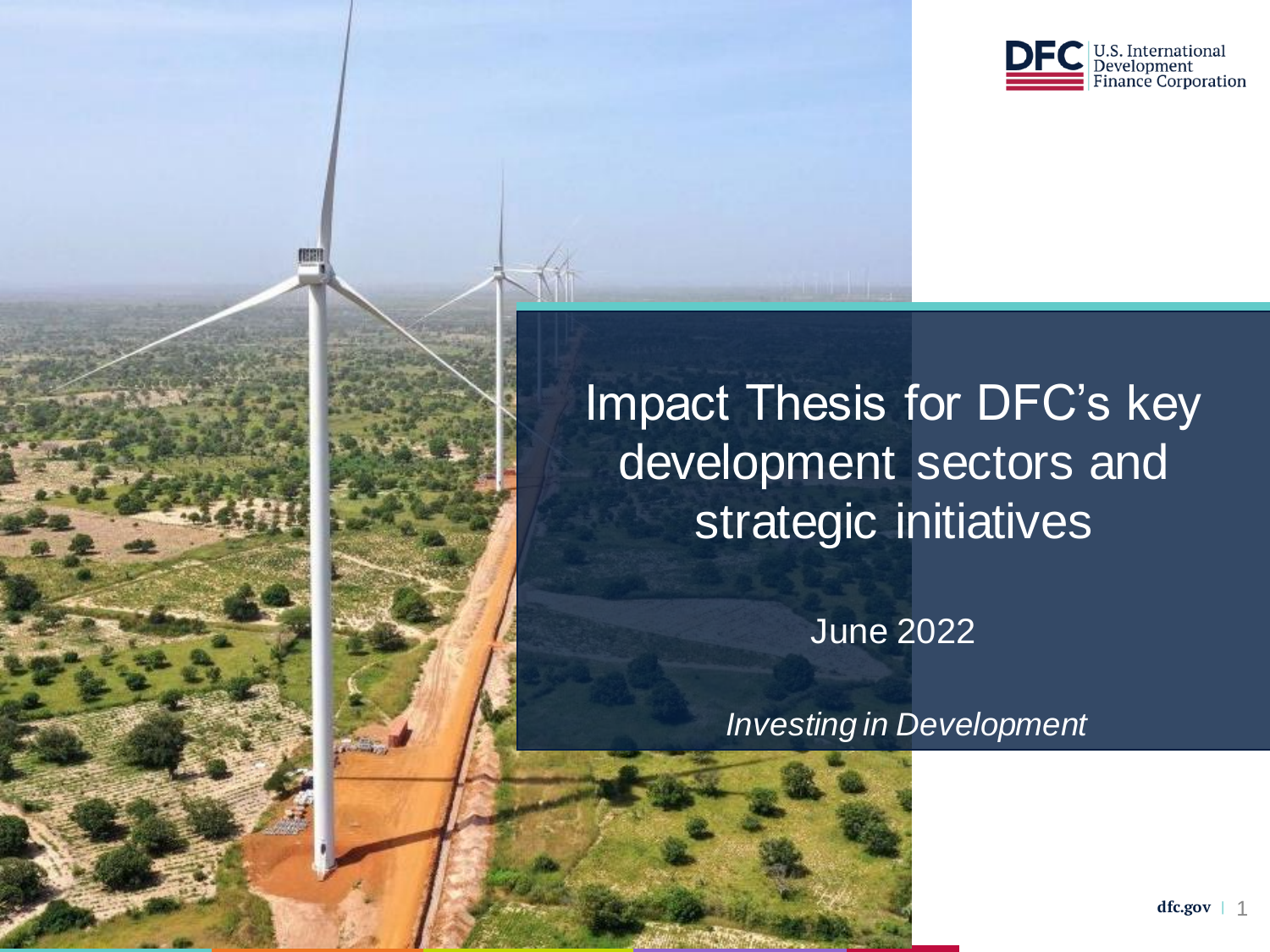

# **Contents**

- 1. DFC's Key Development Sectors and Strategic Priorities
- 2. Impact Theses: Evidence-backed articulation of DFC's impact objectives and targets, expected outcomes and corresponding metrics for monitoring investments in priority sectors and strategic initiatives, in alignment with the UN SDGs, Five Dimensions of Impact, IRIS+ and HIPSO.
	- Cross-cutting
		- o Climate Action
		- o Gender Equity and 2x initiative
	- Sector-specific
		- o Energy Access & Generation
		- o Digital Connectivity (ICT)
		- o Financial Inclusion
		- o Global Health & Health Security
		- o WASH
		- o Natural Resource Management
- 3. Appendix
	- IQ metrics
	- SDGs
	- **Sources**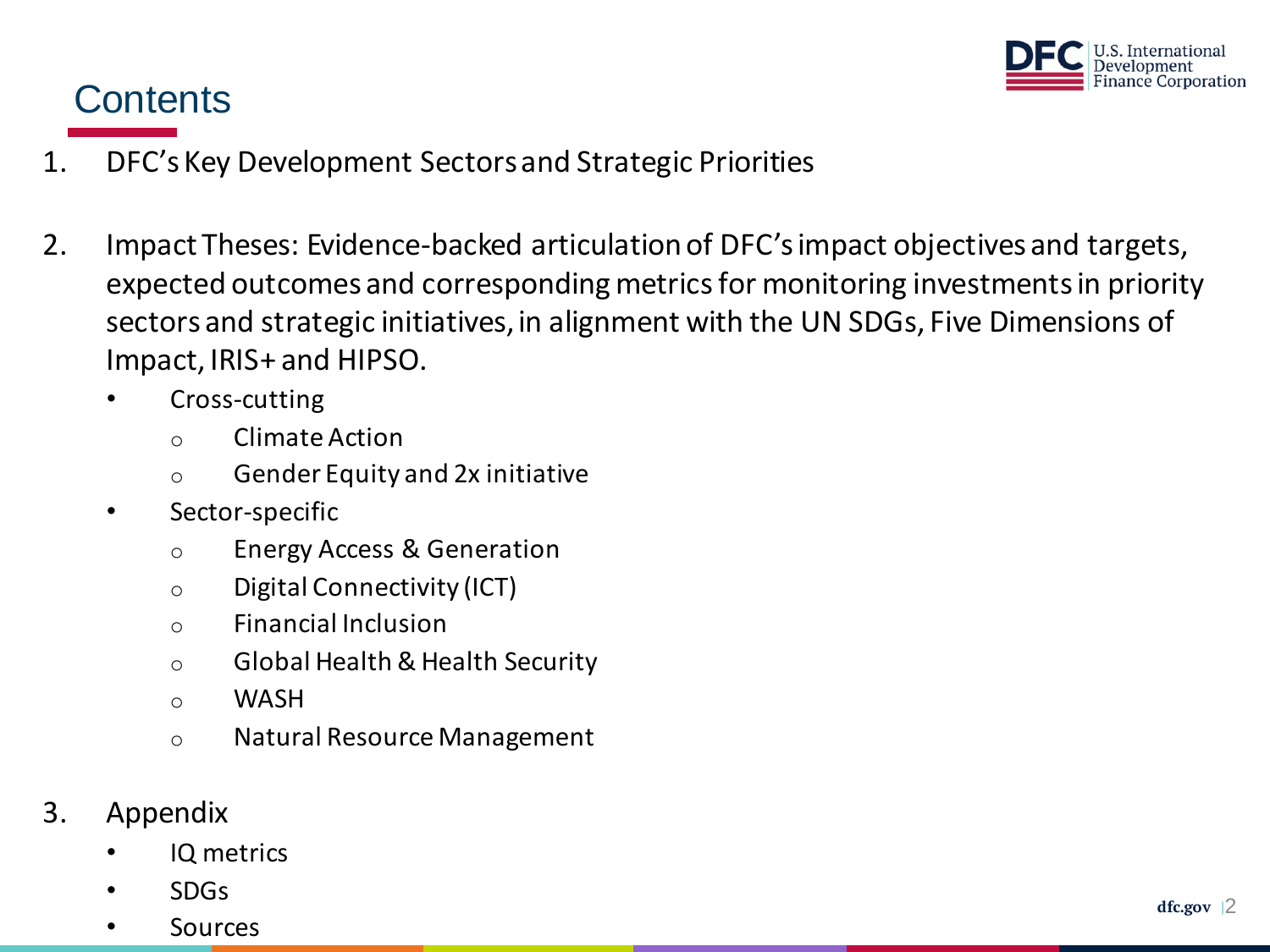

# DFC | Strategic Objectives

DFC identifies the following key development sectors and priorities:

## **Two Cross Cutting Strategic Priorities: Climate & Gender Equity ("2x")**

**ENERGY** 

Help countries generate power from renewable sources, expand access to energy, and promote just transitions.



**FINANCIAL INCLUSION** Provide sustainable financial services and credit to women, small businesses, and other underrepresented groups.

**GLOBAL HEALTH & HEALTH SECURITY** Support the response to COVID-19, build more resilient healthcare supply chains, and expand access to healthcare.



**DIGITAL CONNECTIVITY Support ICT projects** that enhance access to basic services and promote data security.



**FOOD SECURITY & AGRICULTURE** Promote food security and robust agriculture value chains.

**WATER, SANITATION & HYGIENE Expand access to clean** drinking water and improve water/sanitation services.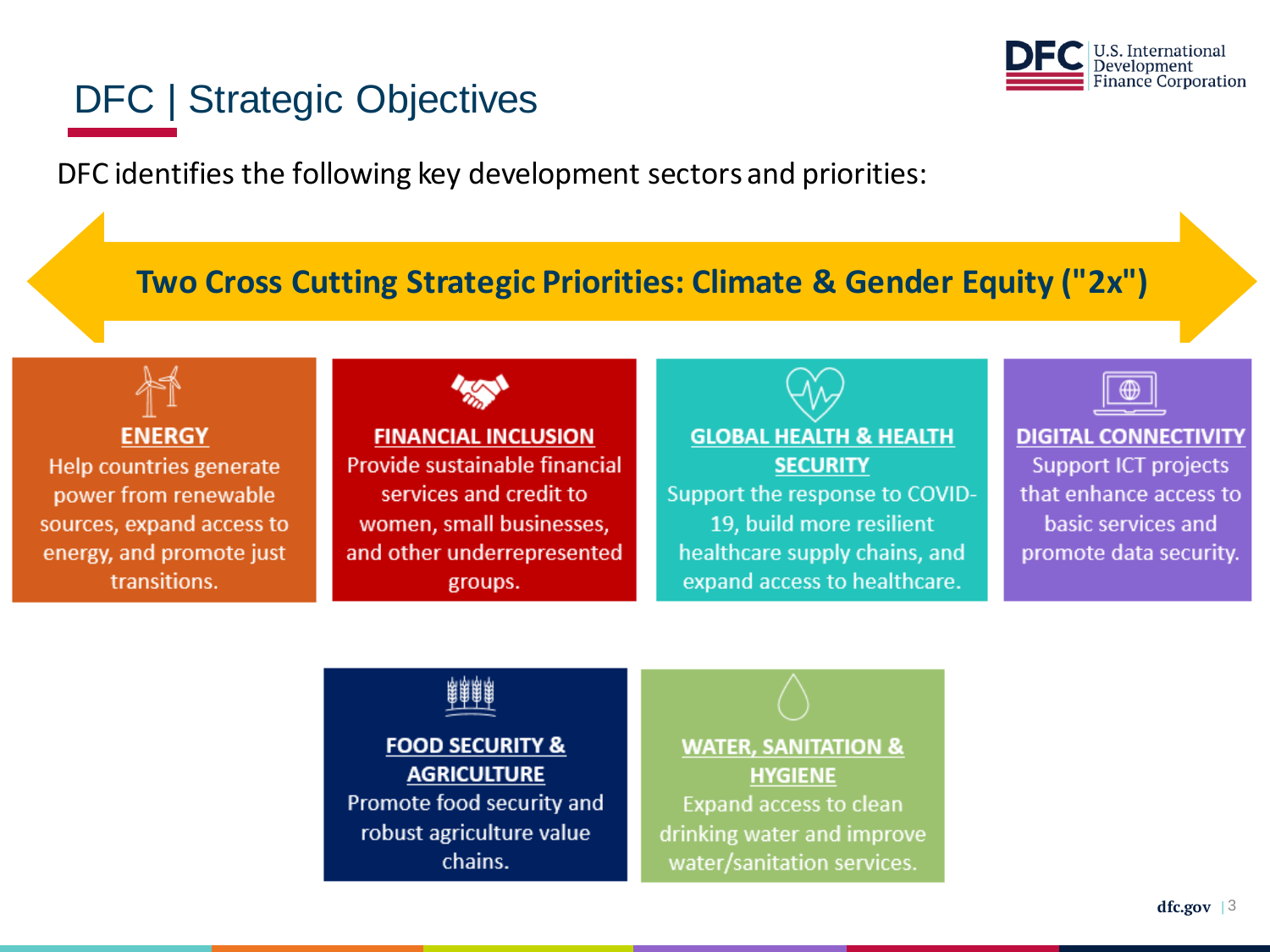# Alignment of Standards for Impact Objectives and Measurement



Our impact investing work is aligned with **global standards and frameworks**:



DFC works to tackle the 17 UN Sustainable Development Goals (SDGs)



The Global Impact Investing Network's (GIIN) IRIS+ impact management and measurement system is the globally accepted system for measuring and managing impact



The Harmonized Indicators for Private Sector Operations (HIPSO) represent the collective agreement of DFIs around the world to standardize indicators and relieve clients from the unintended burden deriving from different reporting requirements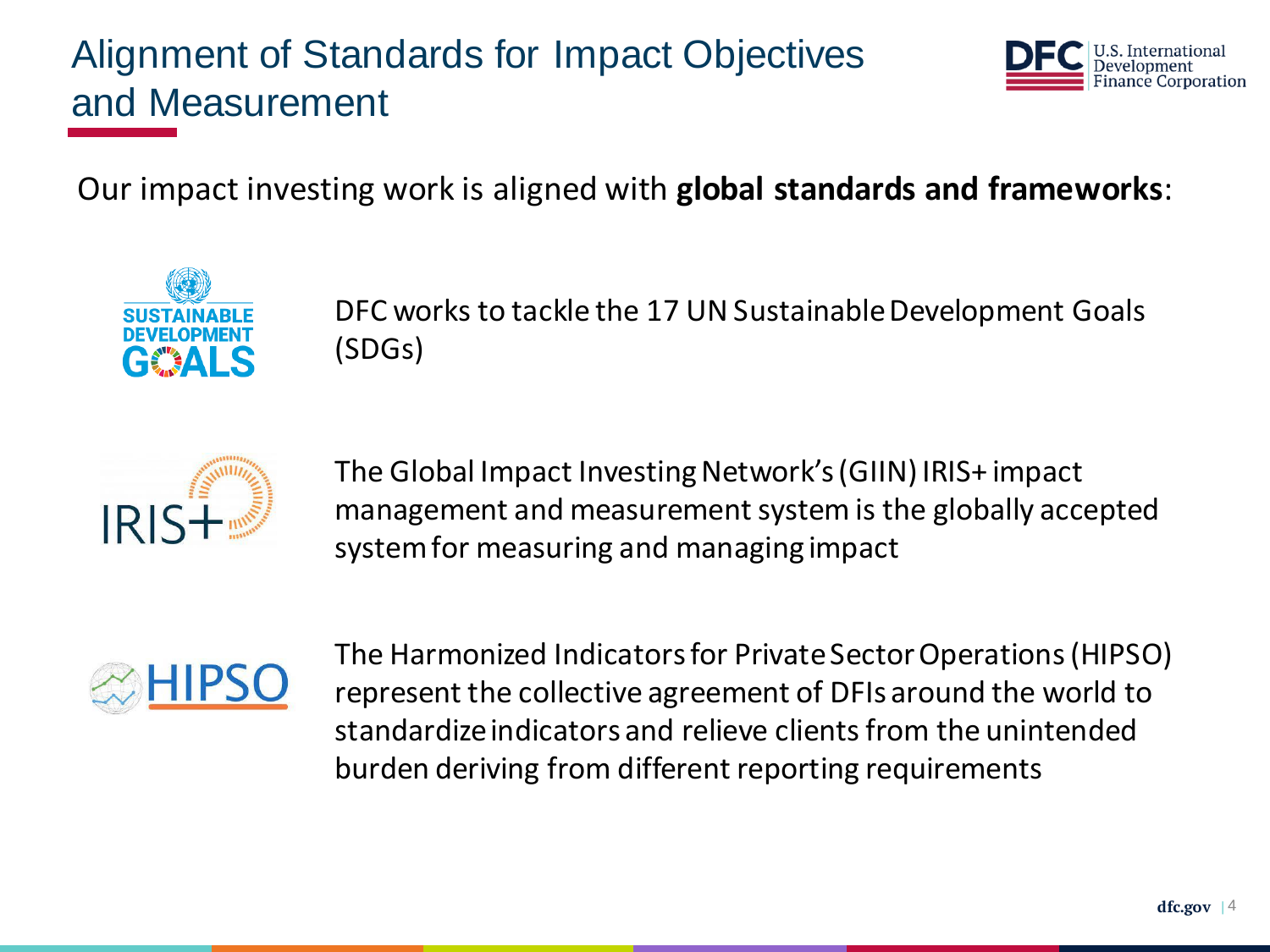# Gender Equity / 2x | Impact Thesis



# *Why is DFC investing as a part of the 2X Women's Initiative?*

#### **WHAT is the problem?**

- Only half of women participate in the labor force, compared to 75% of men.<sup>1</sup>
- Emerging markets have an average gender gap of 8%.<sup>2</sup>
- 56% of women worldwide are outside the formal financial system. $3$
- \$3B credit gap for formal women-owned SMEs, which comprise one-third of SMEs globally.<sup>4</sup>

#### **WHO is mostly affected?**



- Low-income women, rural women, older and women with disabilities, single mothers, and women of color are particularly affected by poverty, deriving in great measure from the gender pay gap.
- Women have less access to high-quality employment opportunities and lower rates of labor participation.
- Women are disproportionately impacted by climate change.

**What is DFC doing to address this problem?** Embed a gender lens into all investments and develop a 2X TA Pilot with the objective



Prioritize gender-inclusive investments Promote economic empowerment and gender equity

# *How does DFC measure its development impact?*



- **What is DFC's 2025 target for these investments?**
- Mobilize at least \$12 billion
- Support 15 million women and girls



#### **HOW MUCH change is happening? Targeted short- & medium-term outputs**

- Increased gender-equity
- Increased job and economic growth for women

#### **Intended long-term outcomes**

- Improved gender-equity in emerging markets
- Improved income-earning opportunities for women

#### **Key metrics**

- Women or women-owned/led enterprise clients served (#)
- Jobs Supported: Women
- Women-owned/led enterprise suppliers (#)
- Sector specific metrics when relevant are disaggregated by gender (e.g., #girls/women students enrolled, women/girls patients, as well as loans to women and women-led/owned enterprises)
- In addition to IQ metrics, DFC's development outcomes survey tracks the following in alignment with 2x/IRIS+: #/% of women on the Board, #/% women in Investment Committee, family friendly benefits and initiatives to advance women in the workplace





#### Gender Equity is a DFC cross-cutting strategic priority

 $dfc.gov$  |  $5$ Related social and environmental risks include: land acquisition, compensation & resettlement, air, noise, water, and soil polluti on,pest management, genetically modified crops (GM crops), waste and wastewater, community health and safety, worker's occupational health & safety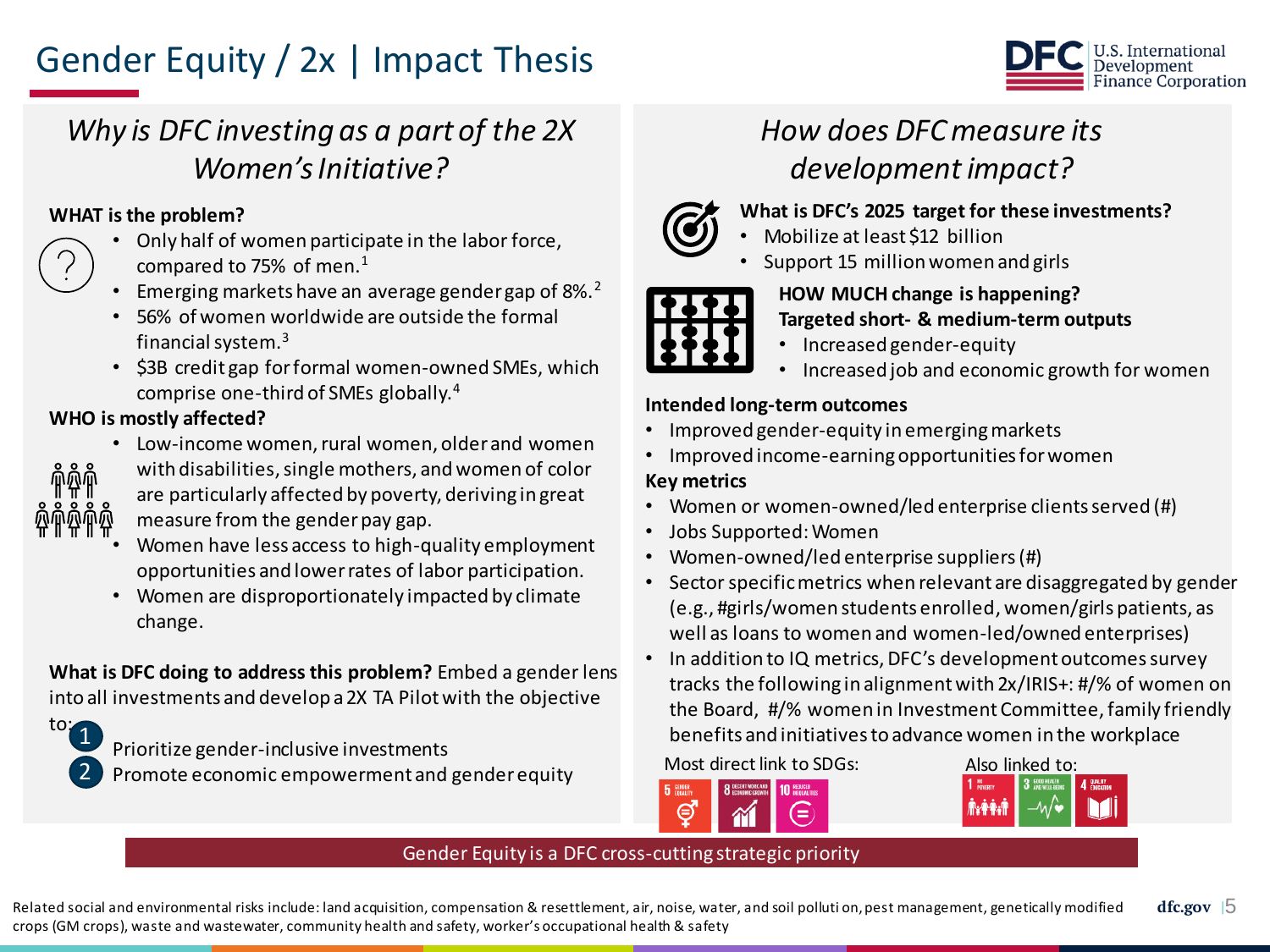# Climate Action| Impact Thesis



### *Why does DFC invest in Climate Action?*

#### **WHAT is the problem?**

- 1°C increase in global surface temperature since the early 20th Century.<sup>5</sup>
- ~0.6 °F increase in top 100 meters (~328 feet) of the ocean since  $1969<sup>6</sup>$
- ~35% increased CO2 concentration in the atmosphere since start of the industrial revolution.<sup>7</sup>
- Greenland lost ~279B and Antarctica lost ~148B tons of ice per year between 1993 and 2019.<sup>8</sup>
- The urgency and scale of climate change in LICs/LMICs require immediate and innovative solutions.

#### **WHO is mostly affected?**

- The devastating impacts of climate change are felt most severely in the places that can least afford to adapt.
- Climate change amplifies systemic injustice globally and disproportionately impacts historically marginalized
	- populations: communities of color, women, rural populations, the urban poor.

**What is DFC doing to address this problem?** Deploy technical assistance, equity investment, project finance and political risk insurance with the objective to:



Mitigate emissions of GHG contributing to climate change



Build resilience of climate vulnerable communities

# *How does DFC measure its development impact?*



- **What is DFC's 2025 target for these investments?**
- Achieve net zero emissions in DFC's portfolio (by 2040)
- Commit \$50M in technical assistance to climate



#### **HOW MUCH change is happening? Targeted outputs**

- Increased access to low-carbon infrastructure, industry and energy
- Increased recycling and materials efficiency
- Increased carbon sequestration in natural climate solutions

#### **Intended long-term outcomes**

- Reduced GHG emissions
- Reduced vulnerability to climate shocks and stresses

#### **Key metrics**

• *DFC is in fine-tuning climate-related metrics. Future metrics may capture land and ocean protected under conservation management practices, tons of plastic and other solid waste recycled, carbon sequestration, emissions reduced. Final list TBC*

#### Most direct link to SDGs: Also linked to:



#### Climate Action is a DFC cross-cutting strategic priority

Related social and environmental risks include: terrestrial and aquatic habitat alteration, Impacts on biodiversity, birds, and ba ts, use of hazardous materials, worker's occupational health & safety (OHS), exposure to electric and magnetic fields, community health and safety, land acquisition, compensation, and resettlement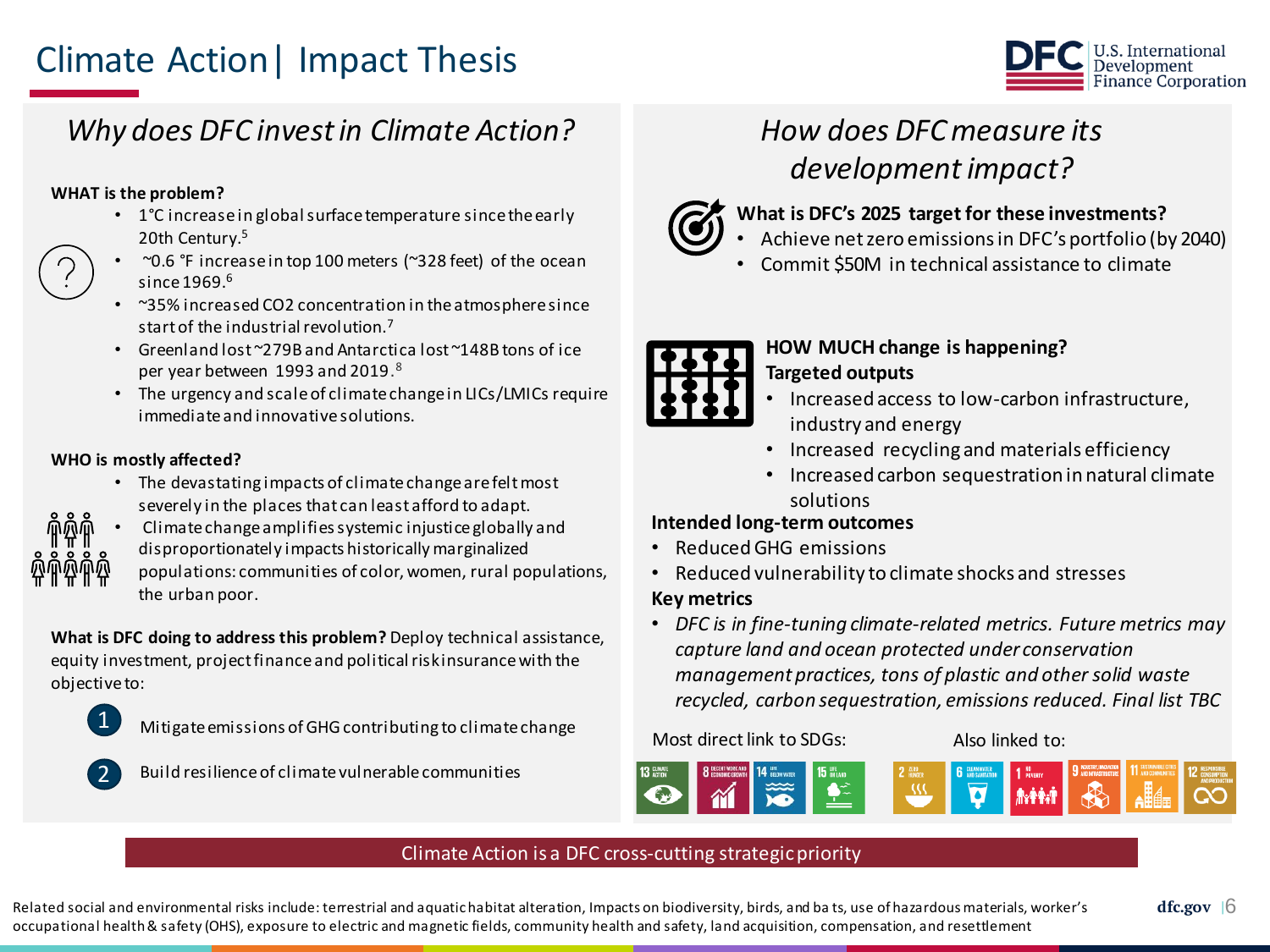# Energy | Impact Thesis



## *Why does DFC invest in energy access? How does DFC measure its*

#### **WHAT is the problem?**

• Globally, 770M people do not have access to electricity.<sup>9</sup> Bridging the existing energy divide and securing access is key to further development.



- Efficient, reliable, and affordable energy is integral to economic growth and inclusion.
- Renewable energy represents only 25% of global electricity generation.<sup>10</sup>
- Poor energy security contributes to high energy prices and lack of reliability.

#### **WHO is mostly affected?**

• Two-thirds of the rural population (458M) in least developed countries have no electricity access.



• Minority groups, often communities of color, and

women and girls are disproportionately affected, with greater exposure to fossil fuels.

• Africa is the least electrified continent in the world. Two-thirds of sub-Saharan Africa's population do not have access to power, while the remaining one-third has inadequate power due to blackouts and brownouts.

**What is DFC doing to address this problem?** Provide investment finance, equity, and technical assistance to:



Increase electricity access and end energy poverty



• Catalyze clean, renewable energy and decarbonize the electricity sector

#### *development impact?* **What is DFC's 2025 target for these investments?**

• Increase electricity access to at least 10M customers



Support 10 countries to increase their domestic energy security



### **HOW MUCH change is happening?**

#### **Targeted short- & medium-term outputs**

- Increased energy access
- Increased deployment of clean energy sources

#### **Intended long-term outcomes**

- Improved quality and reliability of electricity at the household level
- Reduced air pollution
- Improved physical health & ability to pursue education & income
- Improved quality, quantity, and affordability of electricity

#### **Key metrics**

- On-grid connections and micro-grid connections
- Household power systemsinstalled
- Modern lighting devices sold
- Renewable Power: Power Production (Gwh)
- Non-renewable Power: Power Production (Gwh)

#### Most direct link to SDGs: Also linked to:

#### Other related themes and priorities: Gender Equity, Education, Food Security & Agriculture, Global Health, Infrastructure

**dfc.gov |** 7 Related social and environmental risks include: terrestrial and aquatic habitat alteration, Impacts on biodiversity, birds, and bats, use of hazardous materials, worker's occupational health & safety (OHS), exposure to electric and magnetic fields, community health and safety, land acquisition, compensation, and resettlement.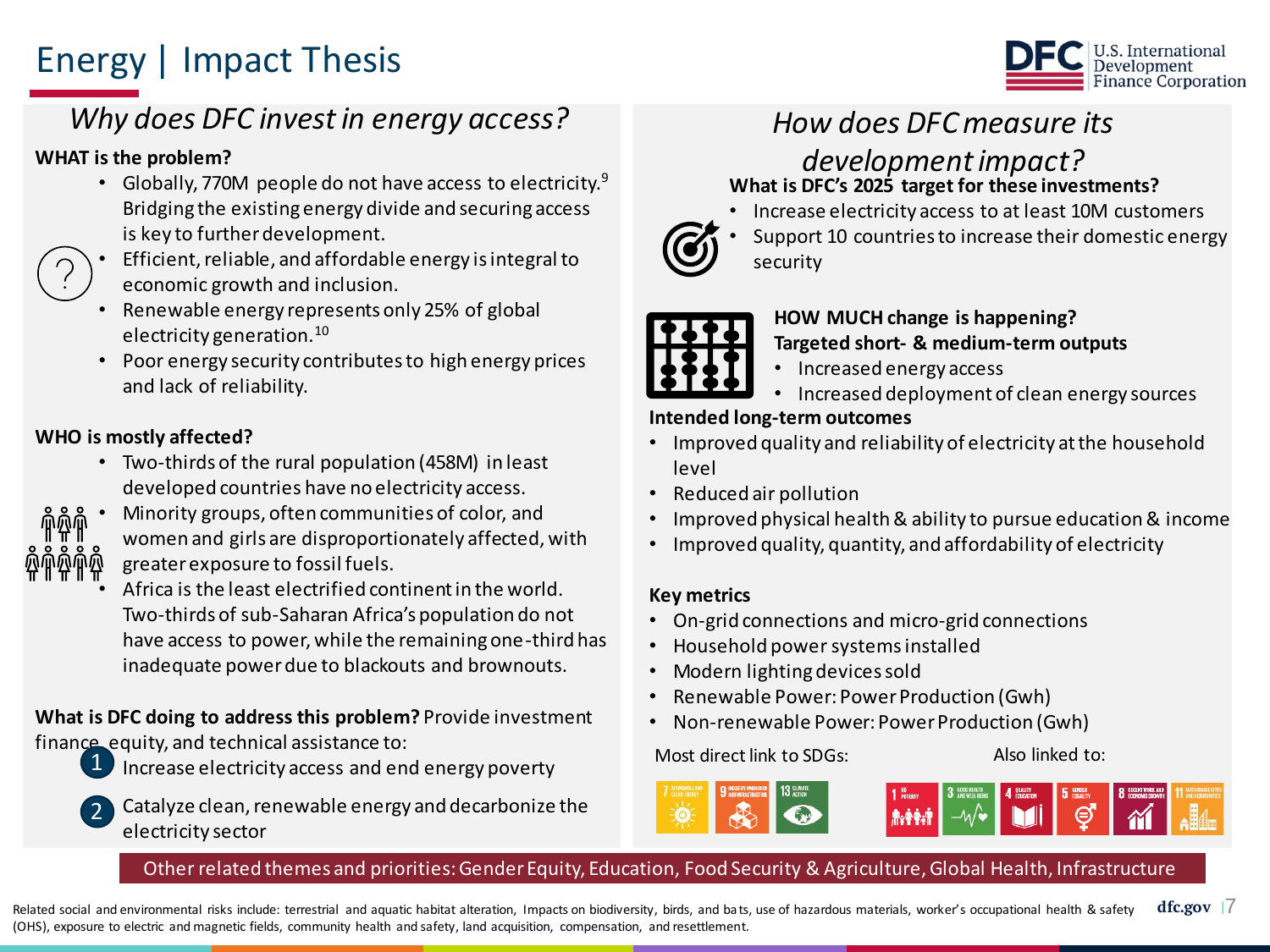# Digital Connectivity (ICT) | Impact Thesis



## *Why does DFC invest in digital connectivity?*

#### **WHAT is the problem?**

- 4B people do not have access to the internet globally, ~93% of households being in least-developed nations. $^{11}$
- Insufficient critical infrastructure in LICs and LMICs stifles productivity, reinforces poverty and threatens private sector engagement and global competitiveness.
- COVID-19 has magnified the importance of internet access and the consequences of the digital divide.

#### **WHO is mostly affected?**

- Women, rural populations, and SMEs in developing
- 

2

- countries largely lack ICT infrastructure.
- The gender digital divide is a significant limitation, as
	- social and other limitations on women's use of technology in many countries limits the number of potential customers.<sup>12</sup>

### **What is DFC doing to address this problem?** Provide investment

- finance, equity, and technical assistance to:
	- Improve quality and access to critical infrastructure and ICT 1
		- Spur trade and economic growth

# *How does DFC measure its development impact?*



#### **What is DFC's 2025 target for these investments?**

• Increase internet access for at least 3M people



#### **HOW MUCH change is happening? Targeted short- & medium-term outputs**

- Increased ICT access
- Increased reliability of critical infrastructure
- Increased business activity

#### **Intended long-term outcomes**

• Improved ability to pursue income generation\*

#### **Key metrics**

- Mobile subscriptions (#)
- Fixed Data Subscriptions (#)

#### Most direct link to SDGs:



#### Also linked to:



#### Other related themes and priorities: Gender Equity, Education

Related social and environmental risks include: worker's occupational health & safety (OHS), community health and safety, waste, h azardous waste, and e-waste \*proxy based on IRIS+ strategic goal "improving energy for connectivity"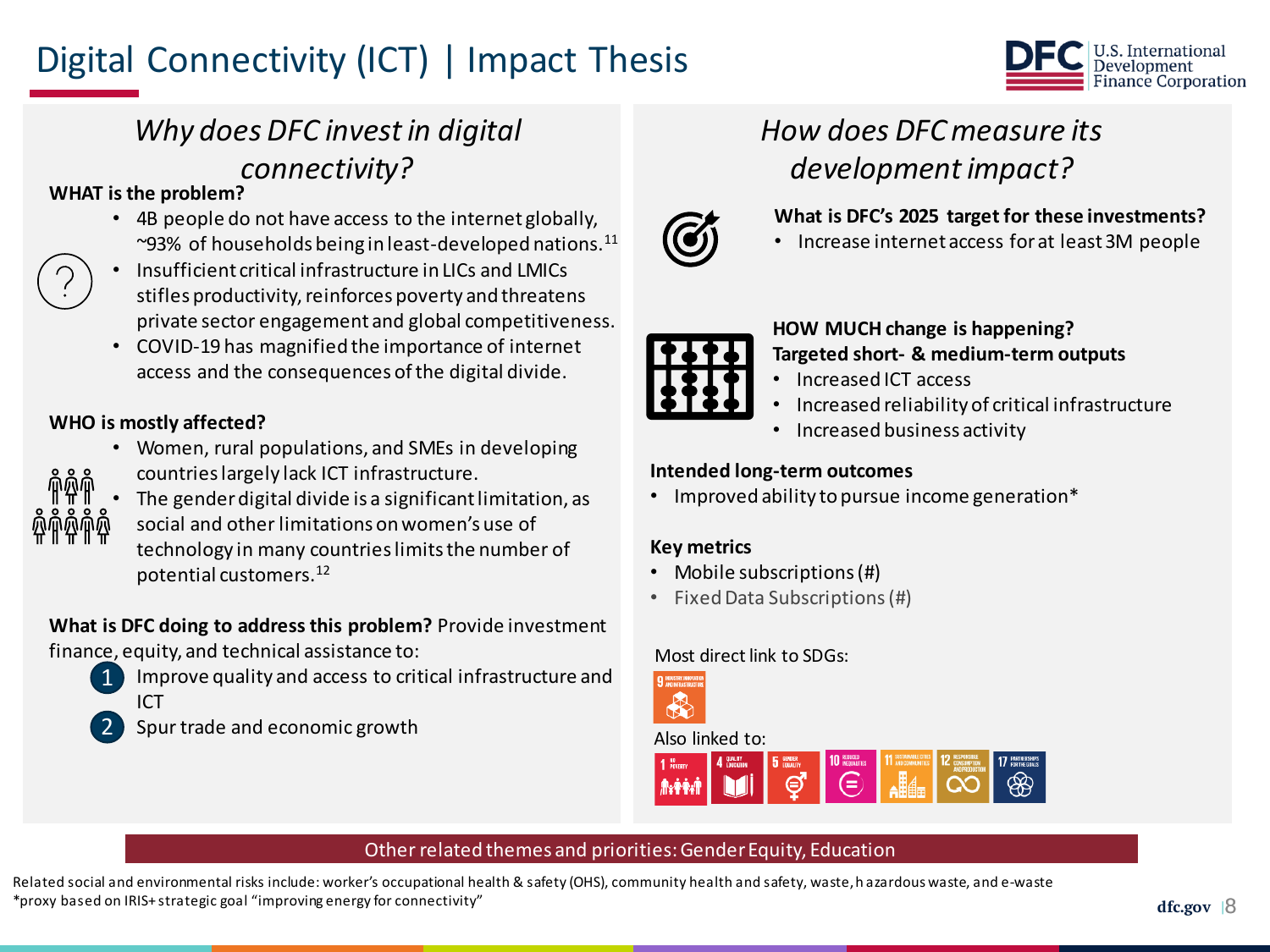# Financial Inclusion | Impact Thesis



# *Why does DFC invest in financial services?*

#### **WHAT is the problem?**

- Globally, 1.7B individuals remain unbanked. $^{13}$
- MSMEs, which account for +50% of worldwide employment, are underserved by financial institutions.<sup>14</sup>MSMEs contribute to job creation and economic development.
- MSME and individual entrepreneur inability to access financial services inhibits development.
- When people are included in the financial system, they are better equipped to invest in their health, education, and businesses.

#### **WHO is mostly affected?**

- Low-income groups, women, minorities and
	- disadvantaged populations often don't have collateral
		- to obtain loans, lack credit history or documentation, and have no or low financial literacy.

#### **What is DFC doing to address this problem?** Invest directly or via impact investing funds and commercial lenders to:

- Improve access to financial services to underserved populations 1
- 2 Support decent jobs\* and foster economic development by supporting MSMEs
- Mobilize sustainable sources of capital to underserved markets 3

# *How does DFC measure its development impact?*



#### **What is DFC's 2025 target for these investments?**

Serve 6M MSMEs and underrepresented individuals



#### **HOW MUCH change is happening? Targeted short- & medium-term outputs**

- Increased access and use to financial services by underserved populations
- Increased investments in MSMEs

#### **Intended long-term outcomes**

- Decreased reliance on informal networks
- Improved financial resilience
- Increased business formalization, investment, and expansion

#### **Key metrics**

- Financial Institutions: Number of Clients Served (total, women, rural, low income, SME, etc)
- Financial Institutions: Value of Outstanding Loans (USD)
- Investment Funds: Number of Active Fund Investments (#)
- Investment Funds: Amount of Fund Investments (USD)
- Value of Outstanding Loans (disaggregated by specific population)
- Avg. tenor of Outstanding Loans
- Direct Jobs Supported, Family Friendly Benefits, Human Capacity

Initiatives/Benefits, Promotions<br>
Most direct link to SDGs: Also linked to:





### Other related themes and priorities: Gender Equity, Education, Housing, WASH, Global Health, Food Security & Ag

\*The ILO defines decent work as employment that pays a fair income and guarantees a secure form of employment and safe working conditions Related social and environmental risks include: environmental and social management system that meets the IFC Performance Standard s, worker's occupational health & safety (OHS), and internal & external grievance mechanisms

**dfc.gov |** 9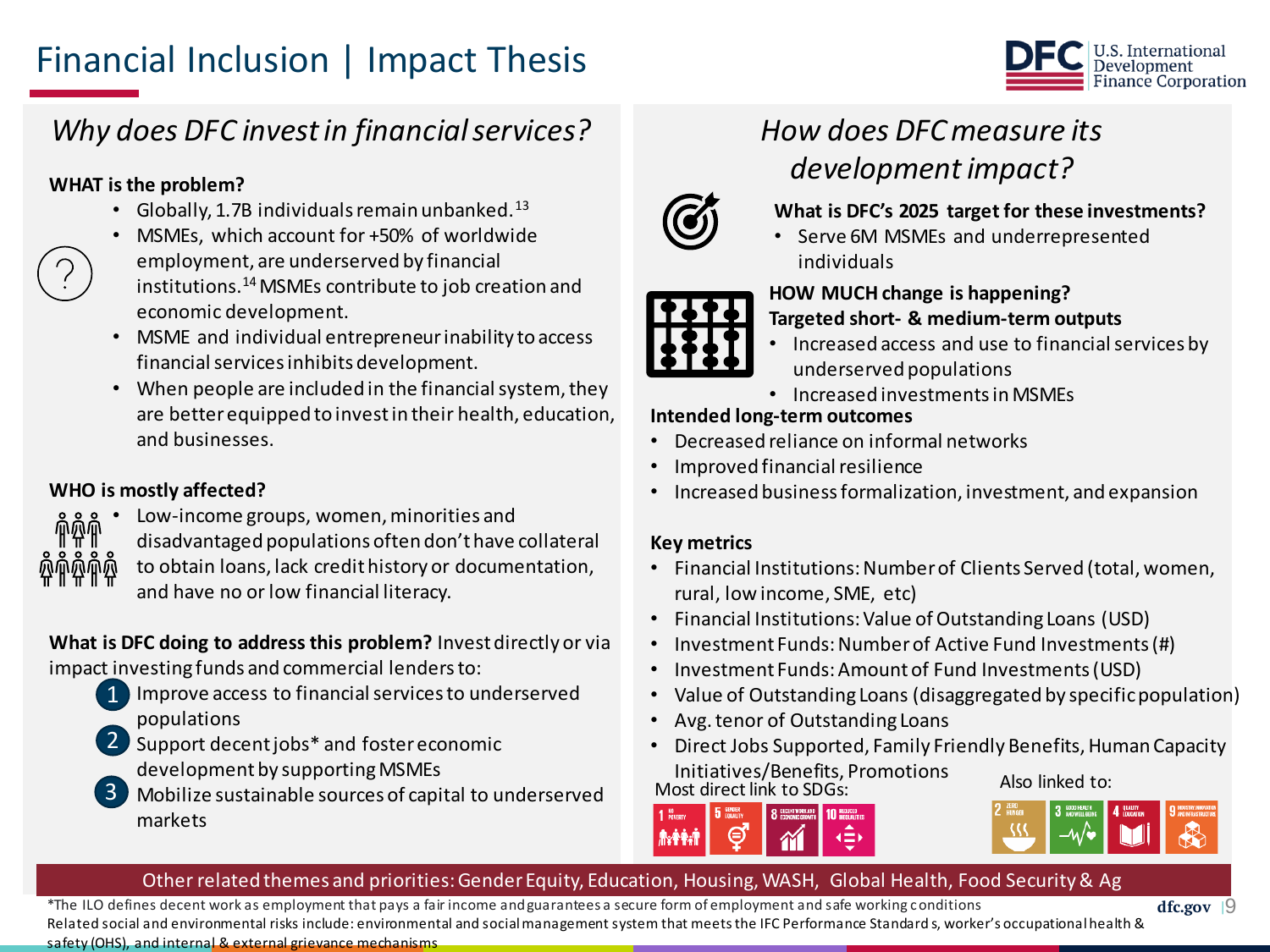# Food Security & Agriculture | Impact Thesis



## *Why does DFC invest in food security and agriculture?*

#### **WHAT is the problem?**

- Global food production must increase by 60% to 110% between 2005-2050 to meet growing food demand.<sup>15</sup>
- $\sim$ \$115B annual financing gap for agriculture in the 12 USG Feed the Future countries. 16
- Stronger commodity supply chains, improved postharvest handling, and food market systems are essential to drive inclusive economic growth and food security.<sup>17</sup>

### **WHO is mostly affected?**

- Low-income, farm dependence households. +2B of the world's poorest individuals live in households that depend on agriculture for income and nutrition.<sup>18</sup>
- Rural communities, which are often engaged with smallholder agriculture, have fewer options for credit.
- Women, who comprise 43% of smallholder farmers globally, often lack access or financial ability to adopt new technologies and quality inputs. <sup>19</sup>

**What is DFC doing to address this problem?** Provide investment finance, equity, and technical assistance to:

- Increase ag production, primarily through smallholder 1
- farms or inclusive businesses 2
	- Increase ag-related infrastructure (esp. storage,
- processing, irrigation) 3
	- Increase access to quality agricultural inputs

# *How does DFC measure its development impact?*



### **What is DFC's 2025 target for these investments?**

- Support at least 1M smallholder farmers
- Increase of 1 million metric tons per year of agricultural commodities



# **HOW MUCH change is happening?**

- **Targeted short- & medium-term outputs**
- Increased access to agricultural products and services

#### **Intended long-term outcomes**

- Increased agricultural productivity
- Reduced food waste
- Increased farmer income or assets
- Increased resilience to climate shocks and stressors in agricultural production

#### **Key metrics**

- Average agricultural yield (ton/hectare)
- Smallholder farmers served (#) as suppliers or customers
- Domestic sales (USD)
- Domestic purchases (USD)

#### Most direct link to SDGs: Also linked to:





#### Other related themes and priorities: Gender Equity, Global Health, Financial Inclusion, Climate Action

Related social and environmental risks include: impact on biodiversity and ecosystems, land acquisition, compensation & resettleme nt, air, noise, water, and soil pollution, pest **dfc.gov** |, 1 0 management, genetically modified crops (GM crops), waste and wastewater, community health and safety, worker's occupational health & safety

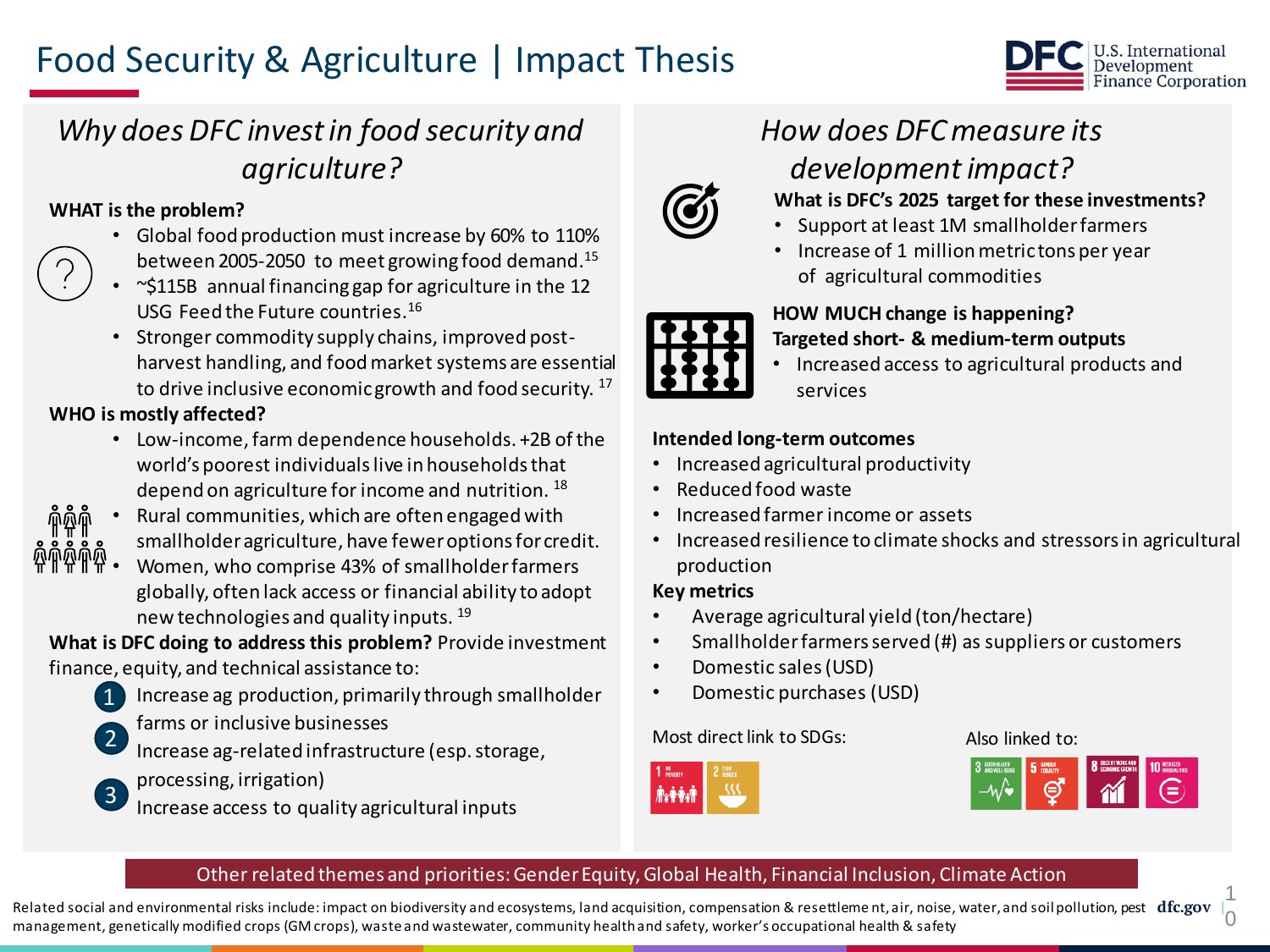# Global Health & Health Security | Impact Thesis



## *Why does DFC invest in global health and health security?*

#### **WHAT is the problem?**

- ~400M of the world's poorest people lack access to essential and affordable healthcare services.<sup>20</sup>
- LICs and LMICs have insufficient funding for medical product development and distribution.
- Healthcare innovations in LICs and LMICs are unable to obtain the capital to scale.

#### **WHO is mostly affected?**

• ~2B people lack access to essential healthcare services



- and products, with vulnerable and rural populations, including, pregnant women, infants and children, being the most adversely affected.<sup>21</sup>
- Supply chain failures exacerbate the vulnerabilities of these populations face by impeding access to affordable healthcare, vaccines, and medicines.

#### **What is DFC doing to address this problem?** Provide investment finance, equity, and technical assistance to:

- Increase consistent supply of essential services and products 1
- 2
	- Increase access to essential medicines, medical supplies, and devices

# *How does DFC measure its development impact?*

#### **What is DFC's 2025 target for these investments?**



• Provide healthcare services to at least 2M underserved patients



#### **HOW MUCH change is happening? Targeted short- & medium-term outputs**

• Increased access and use of medical products or services

#### **Intended long-term outcomes**

- Improved physical health
- Increased country resiliency to COVID-19 and preparedness for future pandemics<sup>38\*</sup>

#### **Key metrics**

- Patients Served (#)
- Healthcare loan clients (#)
- Domestic sales (USD)

#### Most direct link to SDGs: Also linked to:





1

### Other related themes and priorities: Gender Equity, Education

**dfc.gov |**  Related social and environmental risks include: worker's occupational health & safety, community health and safety, biomedical and biohazard waste, wastewater pollution, and air pollution. \* Strength of evidence level may be limited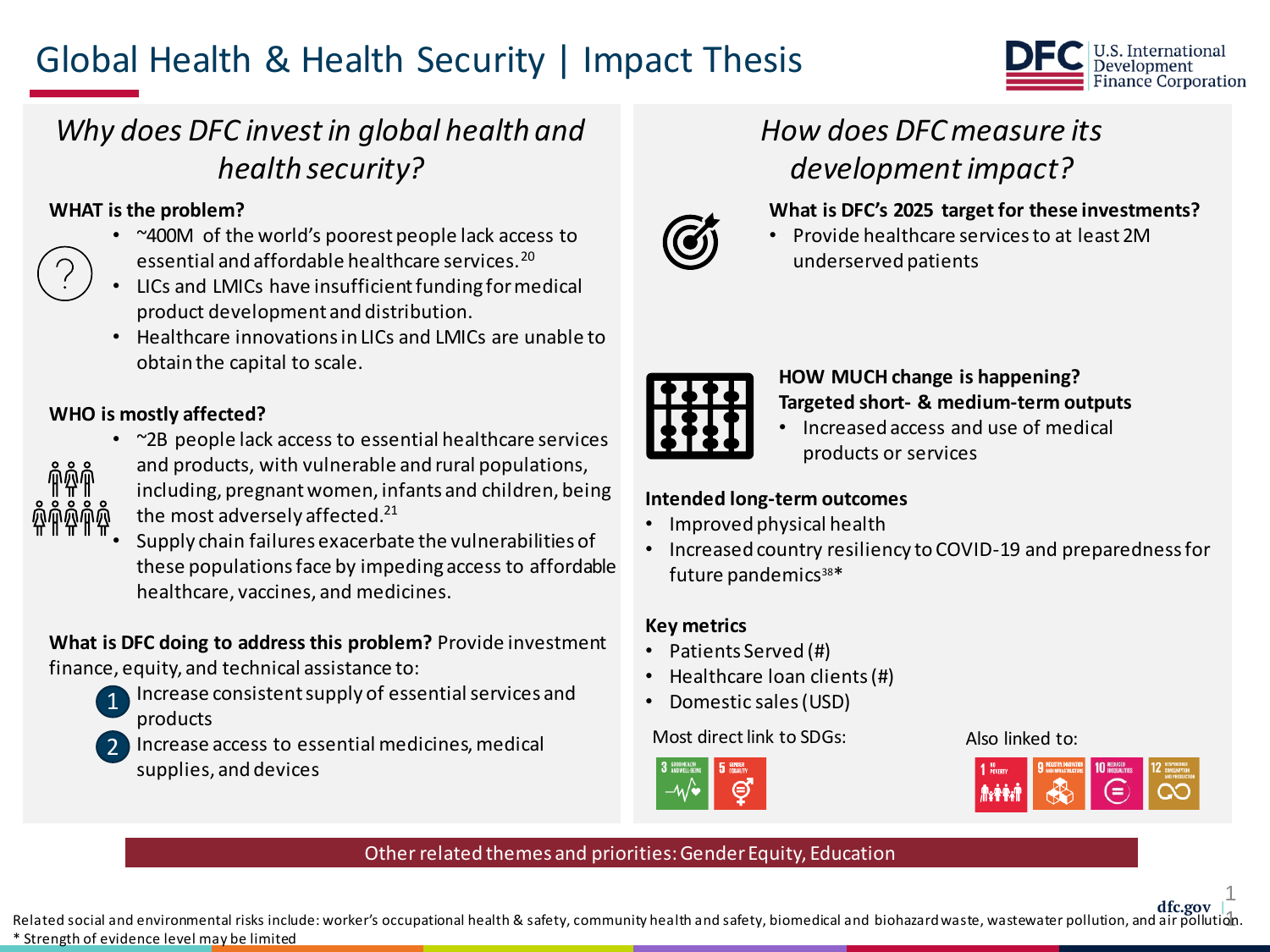# WASH| Impact Thesis



## *Why does DFC invest in WASH?*

#### **WHAT is the problem?**

- ~2.2B people globally do not have access to safely managed drinking water.<sup>22</sup>
- +4.2 billion people lack access to safely managed sanitation facilities, such as toilets or latrines.<sup>23</sup>
- 3B people do not have a handwashing facility at home;  $\sim$ 75% of this group lives in less-developed countries.<sup>24</sup>
- COVID-19, population growth, poor waste management capacity, and pollution have heightened the water and sanitation challenges LICs and LMICs face.

#### **WHO is mostly affected?**

- Low-income households, particularly women and girls who often bear the primary responsibility for collecting
- water, doing so for 80% of all households worldwide
- with off-water premises.<sup>25</sup>



2

• Children, as access to safe water and sanitation contributes to positive outcomes in health and education.

**What is DFC doing to address this problem?** Invest directly or indirectly through financial intermediaries lending to

infrastructure and water projects with the objective to:

- 1 Increase access to clean drinking water
	- Increase access to sanitation services

# *How does DFC measure its development impact?*



#### **What is DFC's 2025 target for these investments?**

• Increase access to potable water for at least 1M customers



### **HOW MUCH change is happening?**

- **Targeted short- & medium-term outputs**
- Increased access and use of WASH services

#### **Intended long-term outcomes**

- Improved ability to pursue educational opportunities
- Improved physical health

#### **Key metrics**

- Potable Water Produced (# m<sup>3</sup>)
- Wastewater Treated (# $\text{m}^3$ )
- Waste Disposed (# t)
- WASH loan clients served

#### Most direct link to SDGs: Also linked to:





#### Other related themes and priorities: Gender Equity, Education, Global Health, Financial Inclusion, Climate Action

**dfc.gov |**  Related social and environmental risks include: impacts to critical or sensitive habitats, water withdrawal, solid waste and hazar dous waste, wastewater and sludge, worker's occupational health & safety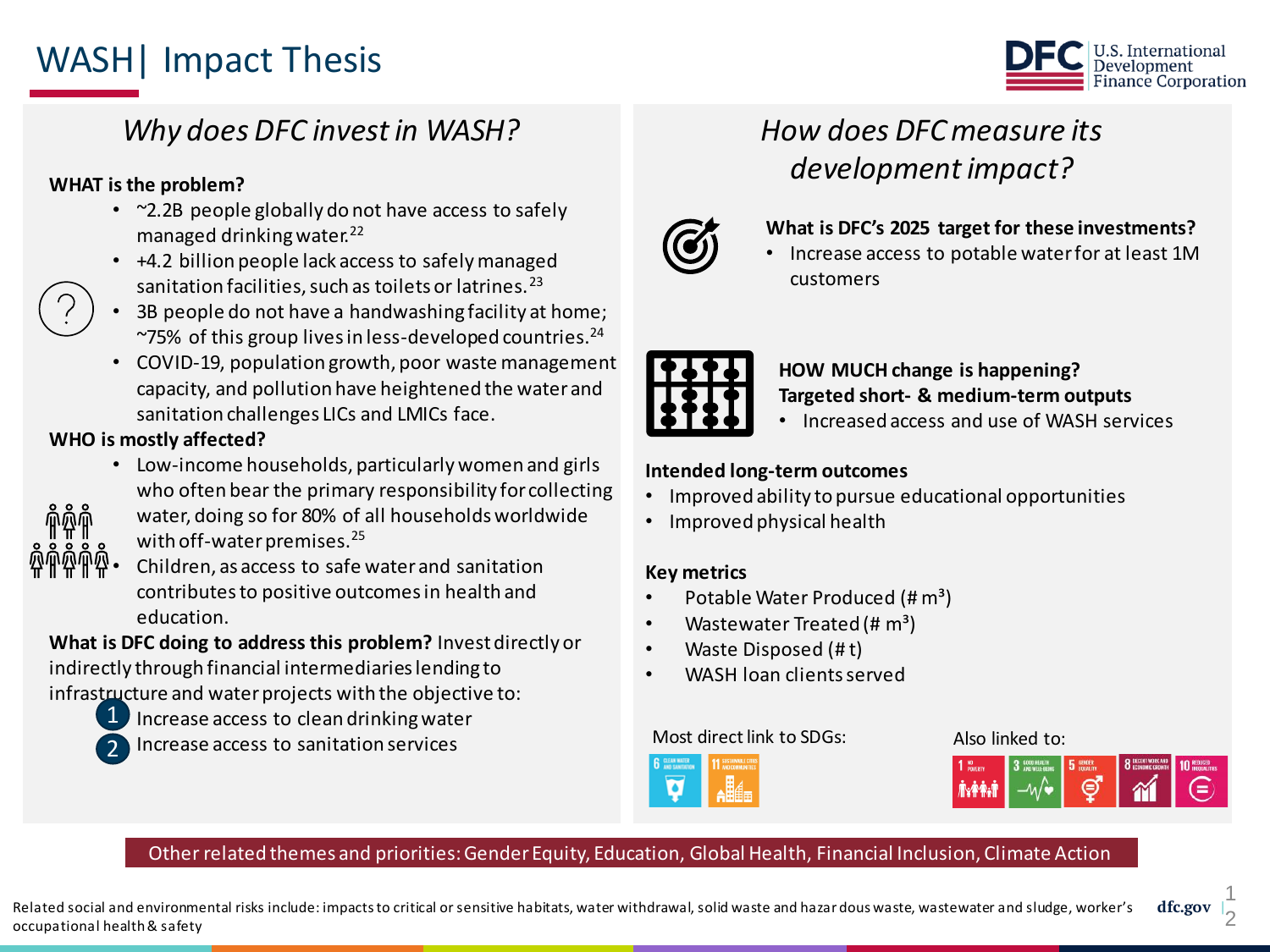

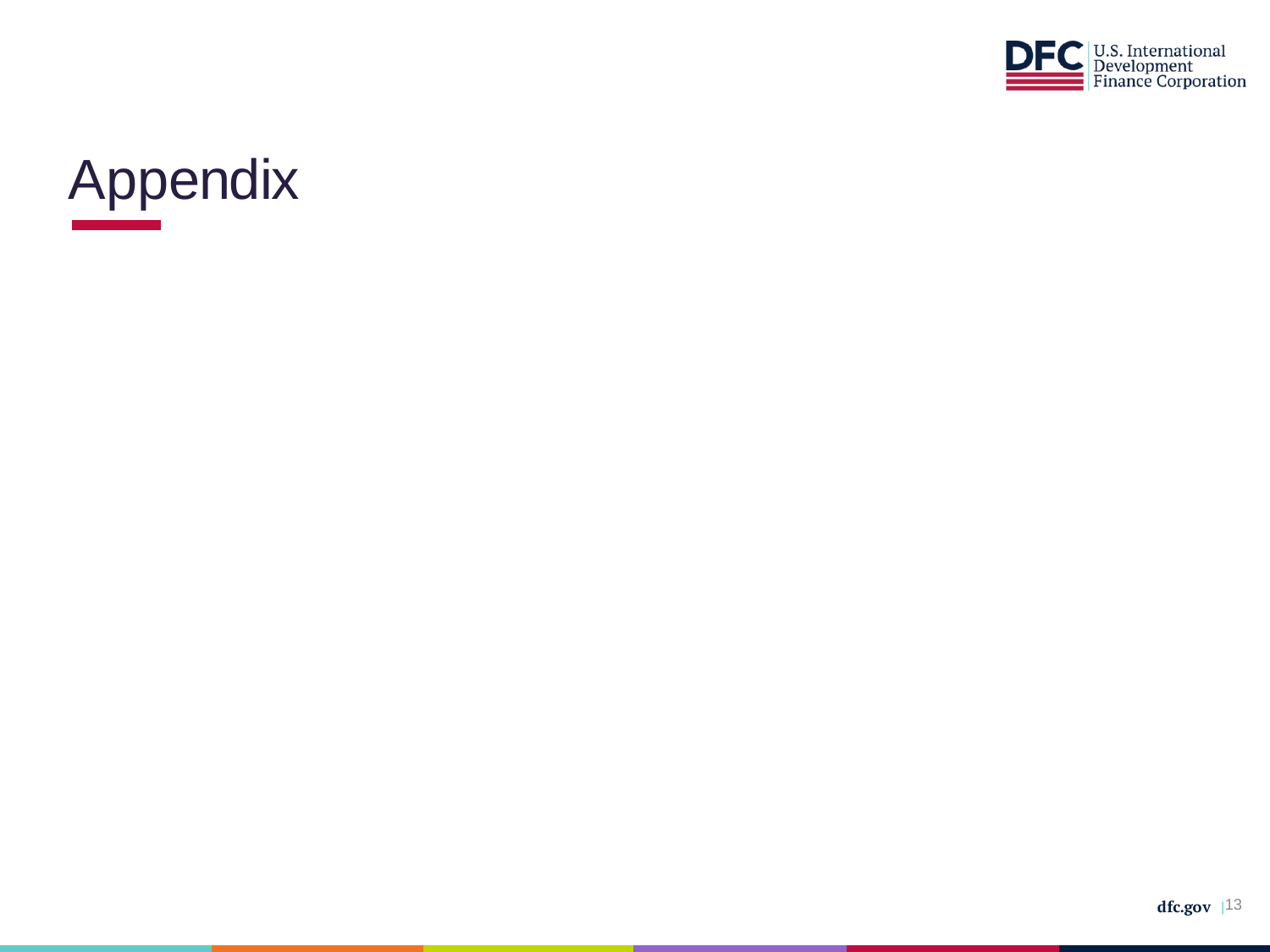### IQ Metrics

| IQ Indicator                       | <b>IQ Indicator Description</b>                                                                                                                                                                       | Metric                                                                         | <b>Metric Definition</b>                                                                                                                                                                                                                                      |
|------------------------------------|-------------------------------------------------------------------------------------------------------------------------------------------------------------------------------------------------------|--------------------------------------------------------------------------------|---------------------------------------------------------------------------------------------------------------------------------------------------------------------------------------------------------------------------------------------------------------|
|                                    |                                                                                                                                                                                                       | <b>ECONOMIC GROWTH</b>                                                         |                                                                                                                                                                                                                                                               |
| <b>Factors of</b>                  | Increase or improvements in                                                                                                                                                                           | <b>Power: Power Production (Gwh)</b>                                           | Energy delivered to offtaker(s)                                                                                                                                                                                                                               |
| Production                         | physical infrastructure and critical<br>inputs to economic growth, such<br>as energy, roads, ports, ICT, oil<br>and gas, critical minerals.                                                           | ICT: Fixed Data Subscriptions (#)                                              | Number of fixed data subscriptions (ADSL, Broadband, Fibre, etc.).<br>Includes both post-pay and pre-pay subscriptions                                                                                                                                        |
|                                    |                                                                                                                                                                                                       | <b>ICT:</b> Fixed Voice Subscriptions (#)                                      | Number of fixed voice (telephone) subscriptions. Includes both post-pay and<br>pre-pay subscriptions.                                                                                                                                                         |
|                                    |                                                                                                                                                                                                       | ICT: Mobile Subscriptions (#)                                                  | Number of mobile subscriptions (GSM, CDMA, BGAN, VSAT, EDGE,<br>UMTS, WiMax, 3G, 4G, LTE, etc.) including voice and/or data. Includes<br>hoth nost-now and nro-now subscriptions                                                                              |
|                                    |                                                                                                                                                                                                       | Transportation: Average Daily Traffic (#)                                      | Annual total vehicles using road / 365 days                                                                                                                                                                                                                   |
|                                    |                                                                                                                                                                                                       | Transportation: Passenger Use (#)                                              | Passengers using transportation service                                                                                                                                                                                                                       |
|                                    |                                                                                                                                                                                                       | Logistics: Bulk Cargo Handled (tonnes)<br>Logistics: Containers Handled (TEUs) | Tonnes of bulk cargo transported through the road/railway/port/airport<br>Twenty foot equivalent units of cargo containers transported through the<br>road/railway/port/airport                                                                               |
|                                    |                                                                                                                                                                                                       | <b>Extraction: Local Sales (USD)</b>                                           | Gross value of sales and unit count (as applicable) for local consumption                                                                                                                                                                                     |
| Human<br>Capacity                  | Number of beneficiaries receiving<br>products and services involving<br>basic human needs, such as<br>healthcare; education; food<br>security; housing; and water,<br>sanitation, and hygiene (WASH). | Water & Sanitation: Potable Water<br>Produced (# m <sup>3</sup> )              | Volume of potable water produced                                                                                                                                                                                                                              |
| Development                        |                                                                                                                                                                                                       | Water & Sanitation: Wastewater Treated<br>$(\# \, m^3)$                        | Volume of wastewater treated                                                                                                                                                                                                                                  |
|                                    |                                                                                                                                                                                                       | Water & Sanitation: Waste Disposed (# t)                                       | Amount of waste disposed                                                                                                                                                                                                                                      |
|                                    |                                                                                                                                                                                                       | Water & Sanitation: WASH loan clients<br>served (#)                            | Number of WASH clients served by the investment                                                                                                                                                                                                               |
|                                    |                                                                                                                                                                                                       | Housing: New Dwellings (#)                                                     | Number of new residential dwellings (≥1 family per unit) constructed by the<br>client company.                                                                                                                                                                |
|                                    |                                                                                                                                                                                                       | Housing: Improved Dwellings (#)                                                | Number of residential dwellings (≥1 family per unit) refurbished by the client<br>company.                                                                                                                                                                    |
|                                    |                                                                                                                                                                                                       | Housing: Housing loan clients served (#)                                       | Number of housing loan clients served by the financial intermediary                                                                                                                                                                                           |
|                                    |                                                                                                                                                                                                       | Healthcare: Patients Served (#)                                                | Number of patient consultations provided by the client company                                                                                                                                                                                                |
|                                    |                                                                                                                                                                                                       | Healthcare: Healthcare loan clients served<br>(# )                             | Number of healthcare loan clients served by the financial intermediary                                                                                                                                                                                        |
|                                    |                                                                                                                                                                                                       | Pharmaceuticals: Local Sales (USD)                                             | Gross value of sales and unit count (as applicable) for local consumption                                                                                                                                                                                     |
|                                    |                                                                                                                                                                                                       | Education: Students Enrolled (#)                                               | Number of students enrolled, both full-time and part-time, where each<br>discrete student is counted regardless of number of courses.                                                                                                                         |
|                                    |                                                                                                                                                                                                       | Education: Education Ioan clients served<br>(# )                               | Number of education loans provided by the financial intermediary.                                                                                                                                                                                             |
|                                    |                                                                                                                                                                                                       | Agriculture: Average Agricultural Yield<br>(ton/hectare)                       | Average agricultural yield (per hectare)                                                                                                                                                                                                                      |
|                                    |                                                                                                                                                                                                       | Agriculture: Local Sales (USD)                                                 | Gross value of sales and unit count (as applicable) for local consumption<br>Air transiers to the government made by cilent company. At a minimum,                                                                                                            |
| Local Income                       | Increase in income through<br>payments to the host government<br>and domestic purchases of<br>goods/services. (5-year total)                                                                          | Payments to Government (USD)                                                   | this includes payments to the government in the form of corporate income<br>or profit taxes. Additional forms of transfer to be reported as appropriate<br>include (i) sales taxes, (ii) net VAT, (iii) royalties, (iv) dividends and related<br>$-0.25 - 11$ |
|                                    |                                                                                                                                                                                                       | Domestic Purchases (USD)                                                       | Value of company's purchases of goods and services from domestic<br>suppliers (including raw materials, security, gardening, cleaning and<br>marketing & research from local companies)                                                                       |
| <b>Jobs</b>                        | Increase in employment<br>opportunities in the host country.                                                                                                                                          | Direct Jobs Supported - Operations and<br>Maintenance (#)                      | Number of full-time equivalent employees as per local definition working for<br>the client company or project. This includes directly hired individuals and<br>individuals hired through third party agencies as long as those individuals                    |
|                                    | Increase in temporary<br>construction employment<br>opportunities during the                                                                                                                          | Direct Jobs Supported - Construction<br>Phase (#)                              | Number of full-time equivalent construction workers employed for the<br>construction of the company or project's hard assets.                                                                                                                                 |
| Financial<br><b>Intermediaries</b> | Increase in funding to financial<br>intermediaries for the purpose of<br>investing in local companies<br>through debt or equity.                                                                      | Value of investment in financial intermediary<br>or investment fund (USD)      | Value of the investment in the financial intermediary for the purpose of<br>providing capital to individuals and/or local companies.                                                                                                                          |
|                                    |                                                                                                                                                                                                       | Number of Clients Served (#)                                                   | Number of clients served by the investment.                                                                                                                                                                                                                   |
|                                    |                                                                                                                                                                                                       | Value of Outstanding Loans (USD)                                               | Value of outstanding loans in the eligible portfolio.                                                                                                                                                                                                         |
| <b>Balance of</b><br>Trade         | Increase in export earnings.                                                                                                                                                                          | Export Sales (USD)                                                             | Value of export sales of the product or service (USD)                                                                                                                                                                                                         |



# Access IQ metrics [here](https://dfcgov.sharepoint.com/:x:/r/sites/ODPToolbox2/_layouts/15/Doc.aspx?sourcedoc=%7BDEB8CCDA-52E3-447F-B5F3-B3EBBDDACE18%7D&file=IQ-Indicators-and-Metrics_with-filter-options.xlsx&action=default&mobileredirect=true&wdLOR=c9A615716-2745-4B33-89C7-39E466A80D3D&cid=8e28467d-0eeb-479f-be70-7a2833ffea06)

**dfc.gov |**  1 4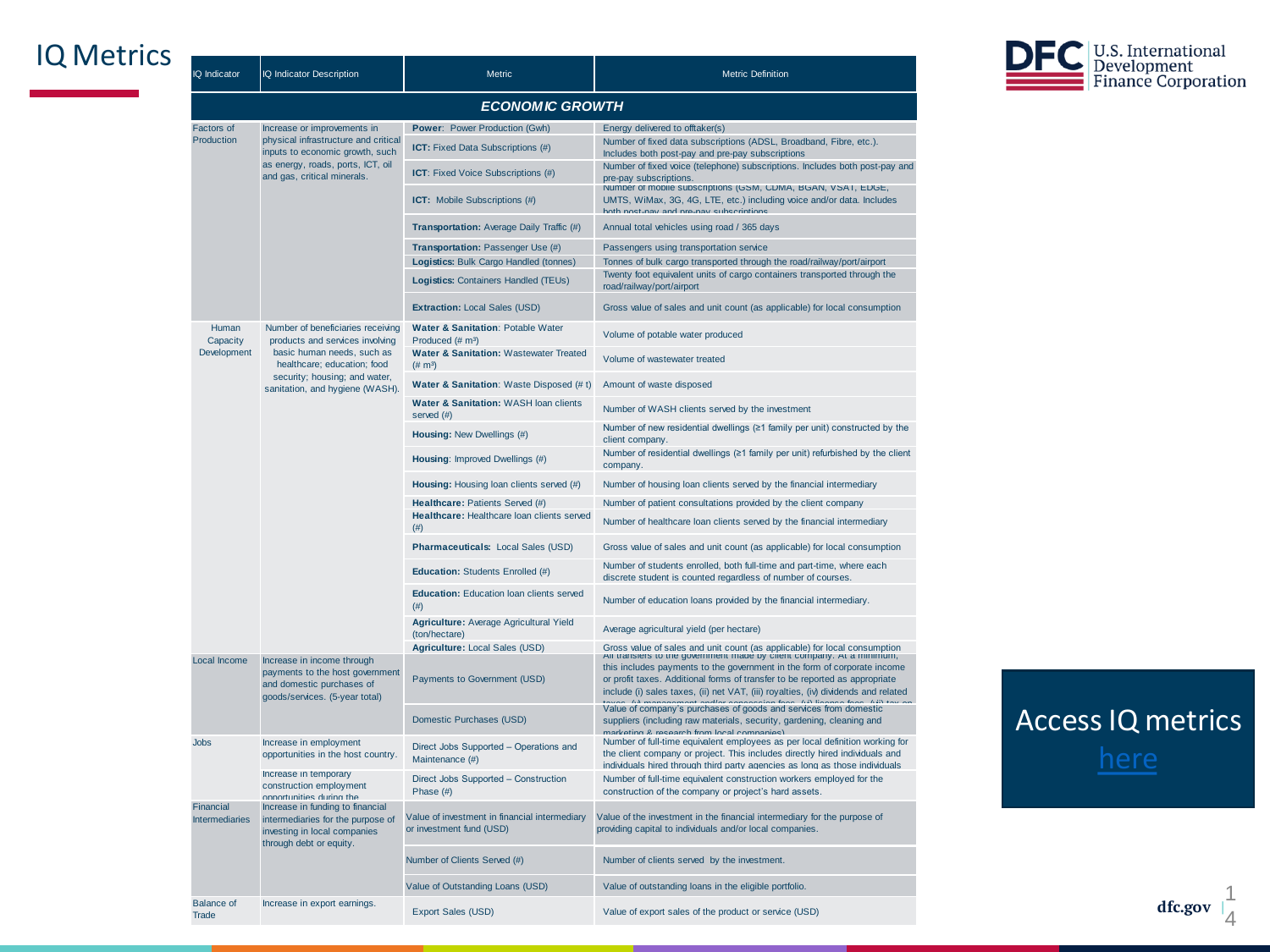### IQ Metrics

| <b>INCLUSION PILLAR</b>           |                                                                                   |                                                                                                |                                                                                                                                                                                                                                                                                                                                                                                                                                                                |  |  |  |
|-----------------------------------|-----------------------------------------------------------------------------------|------------------------------------------------------------------------------------------------|----------------------------------------------------------------------------------------------------------------------------------------------------------------------------------------------------------------------------------------------------------------------------------------------------------------------------------------------------------------------------------------------------------------------------------------------------------------|--|--|--|
| Inclusive<br><b>Customer Base</b> | Number of underrepresented<br>customers to be served.                             | Low-income/microenterprise customers<br>served (non-smallholder farmer) (#)                    | inumber or low-income or microenterprise customers served by the<br>investment. "Low-Income customers" are individuals or households living<br>above the poverty line but below the national median household or individual<br>income "Beer currigmens" are not conite households living below \$2.2 per value of outstanding loans to low-income/microenterprise clients. Low-                                                                                |  |  |  |
|                                   |                                                                                   | Value of Outstanding Loans to low-<br>income/microenterprises (USD)                            | Income customers" are individuals or households living above the poverty<br>line but below the national median household or individual income. "Poor<br>cuetamore" aro nor canita hausobalds living bolow \$3.2 nor day // ISD DDD                                                                                                                                                                                                                             |  |  |  |
|                                   |                                                                                   | Female or women-owned/led enterprise<br>clients served (#)                                     | Number of female or women-owned or led enterprises served by the<br>investment. A "women-owned enterprise" is one in which a) 51% or more of<br>its shares are owned by women OR b) female founders represent the<br>maiority of the total founders. A "women-led enterprise" is an enterprise in value of outstanding loans to women-owned or led enterprise chemis. A                                                                                        |  |  |  |
|                                   |                                                                                   | Value of Outstanding Loans to women or<br>women-owned/led enterprise clients (USD)             | "women-owned enterprise" is one in which a) 51% or more of its shares are<br>owned by women OR b) female founders represent the majority of the total<br>adi la daidur ai anismetra na ai "baixmetra bal tha<br>$A$ <sup>11</sup>                                                                                                                                                                                                                              |  |  |  |
|                                   |                                                                                   | Smallholder farmers served (#)                                                                 | Number of smallholder farmers served by the investment. "Smallholder<br>farms" are those with less than 2 hectares of unirrigated land that produce a<br>variety of stanle crops and livestock primarily for bousebold consumption                                                                                                                                                                                                                             |  |  |  |
|                                   |                                                                                   | Value of Outstanding Loans to smallholder<br>farmer clients (USD)                              | Value of outstanding loans to smallholder farmers. "Smallholder farms" are<br>those with less than 2 hectares of unirrigated land that produce a variety of<br>stanle crons and livestock primarily for bousehold consumption. Farming                                                                                                                                                                                                                         |  |  |  |
|                                   |                                                                                   | SME clients served (#)                                                                         | Number of small and medium-sized enterprises served by the investment.<br>"SMFs" are defined as an entity that together with its maiority-owned or value of outstanding loans to small and medium-sized enterprise ("SME")                                                                                                                                                                                                                                     |  |  |  |
|                                   |                                                                                   | Value of Outstanding Loans to SME clients<br>(USD)                                             | clients. "SMEs" are defined as an entity that, together with its majority-<br>owned or controlled subsidiaries, (a) meets the requirements set forth in<br>number of undertepresented castelliners served by the investment.                                                                                                                                                                                                                                   |  |  |  |
|                                   |                                                                                   | <b>Other Underrepresented Customers Served</b><br>(# )                                         | "Underrepresented customers" may include people with disabilities,<br>indigenous peoples, refugees, ethnic and religious minorities, or other                                                                                                                                                                                                                                                                                                                  |  |  |  |
|                                   |                                                                                   | Value of Outstanding Loans to<br>Underrepresented clients (USD)                                | Value of outstanding loans to underrepresented customers.<br>"Underrepresented customers" may include people with disabilities,<br>indigenous peoples, refugees, ethnic and religious minorities, or other<br>populations within the context of the host country.                                                                                                                                                                                              |  |  |  |
| <b>Inclusive</b><br>Employment    | Increase in full-time equivalent<br>jobs held by underrepresented<br>populations. | Direct Jobs Supported - Operations and<br>Maintenance (#FTE): Female                           | Number of full-time equivalent female employees as per local definition<br>working for the client company or project. This includes directly hired<br>female individuals and female individuals hired through third party agencies<br>ac long ac those individuals provide on site senioes related to the                                                                                                                                                      |  |  |  |
|                                   |                                                                                   | Direct Jobs Supported - Construction<br>Phase (#FTE): Female                                   | Number of full-time equivalent female construction workers employed for the<br>construction of the company or project's hard assets.                                                                                                                                                                                                                                                                                                                           |  |  |  |
|                                   |                                                                                   | Direct Jobs Supported - Operations and<br>Maintenance: Young Adults (#FTE)                     | Number of full-time equivalent young adult employees as per local definition<br>working for the client company or project. This includes directly hired young<br>adults and young adults individuals hired through third party agencies as<br>long as those individuals provide on-site senioes related to the operations of                                                                                                                                   |  |  |  |
|                                   |                                                                                   | Direct Jobs Supported - Construction<br>Phase: Young Adults (#FTE)                             | Number of full-time equivalent young adult construction workers employed<br>for the construction of the company or project's hard assets. "Young<br>adults" are workers between the age of 15 and 24 years.                                                                                                                                                                                                                                                    |  |  |  |
|                                   |                                                                                   | Direct Jobs Supported - Operations and<br>Maintenance: Other Underrepresented<br>Groups (#FTE) | Number of full-time equivalent employees as per local definition that are<br>underrepresented in the workforce who are working for the client company<br>or project. This includes directly hired individuals from underrepresented<br>populations and individuals hired through third party agencies as long as                                                                                                                                               |  |  |  |
|                                   |                                                                                   | Direct Jobs Supported - Construction<br>Phase: Other Underrepresented Groups<br>$($ #FTE $)$   | Number of full-time equivalent construction workers from other<br>underrepresented populations who are employed for the construction of the<br>company or project's hard assets. "Other underrepresented groups" may<br>include people with disabilities, indigenous peoples, refugees, ethnic and                                                                                                                                                             |  |  |  |
| Chains                            | Inclusive Supply Increase in suppliers from<br>underrepresented groups.           | Microenterprise suppliers (non-smallholder<br>farmer) $(\#)$                                   | Number of microenterprise suppliers benefiting from the investment.                                                                                                                                                                                                                                                                                                                                                                                            |  |  |  |
|                                   |                                                                                   | Women-owned/led enterprise suppliers (#)                                                       | Number of women-owned or led enterprises benefiting from the investment.<br>A "women-owned enterprise" is one in which a) 51% or more of its shares<br>are owned by women OR b) female founders represent the majority of the<br>total founders. A "women-led enterorise" is an enterorise in which a) the                                                                                                                                                     |  |  |  |
|                                   |                                                                                   | Smallholder farmer suppliers (#)                                                               | Number of smallholder farmer suppliers benefiting from the investment.<br>"Smallholder farms" are those with less than 2 hectares of unirrigated land                                                                                                                                                                                                                                                                                                          |  |  |  |
|                                   |                                                                                   | SME suppliers (#)                                                                              | that produce a variety of staple crops and livestock primarily for household number or small and medium-sized enterprises benefiting from the<br>investment. "SMEs" are defined as an entity that, together with its majority-<br>owned or controlled subsidiaries, (a) meets the requirements set forth in<br>any Applicable Law defining a small and medium enterprise in the Project<br>Number of underrepresented suppliers behefting from the investment. |  |  |  |
|                                   |                                                                                   | Other Underrepresented suppliers (#)                                                           | "Underrepresented" may include people with disabilities, indigenous<br>peoples, refugees, ethnic and religious minorities, or other populations<br>within the context of the heat county                                                                                                                                                                                                                                                                       |  |  |  |





Access IQ metrics

[here](https://dfcgov.sharepoint.com/:x:/r/sites/ODPToolbox2/_layouts/15/Doc.aspx?sourcedoc=%7BDEB8CCDA-52E3-447F-B5F3-B3EBBDDACE18%7D&file=IQ-Indicators-and-Metrics_with-filter-options.xlsx&action=default&mobileredirect=true&wdLOR=c9A615716-2745-4B33-89C7-39E466A80D3D&cid=8e28467d-0eeb-479f-be70-7a2833ffea06)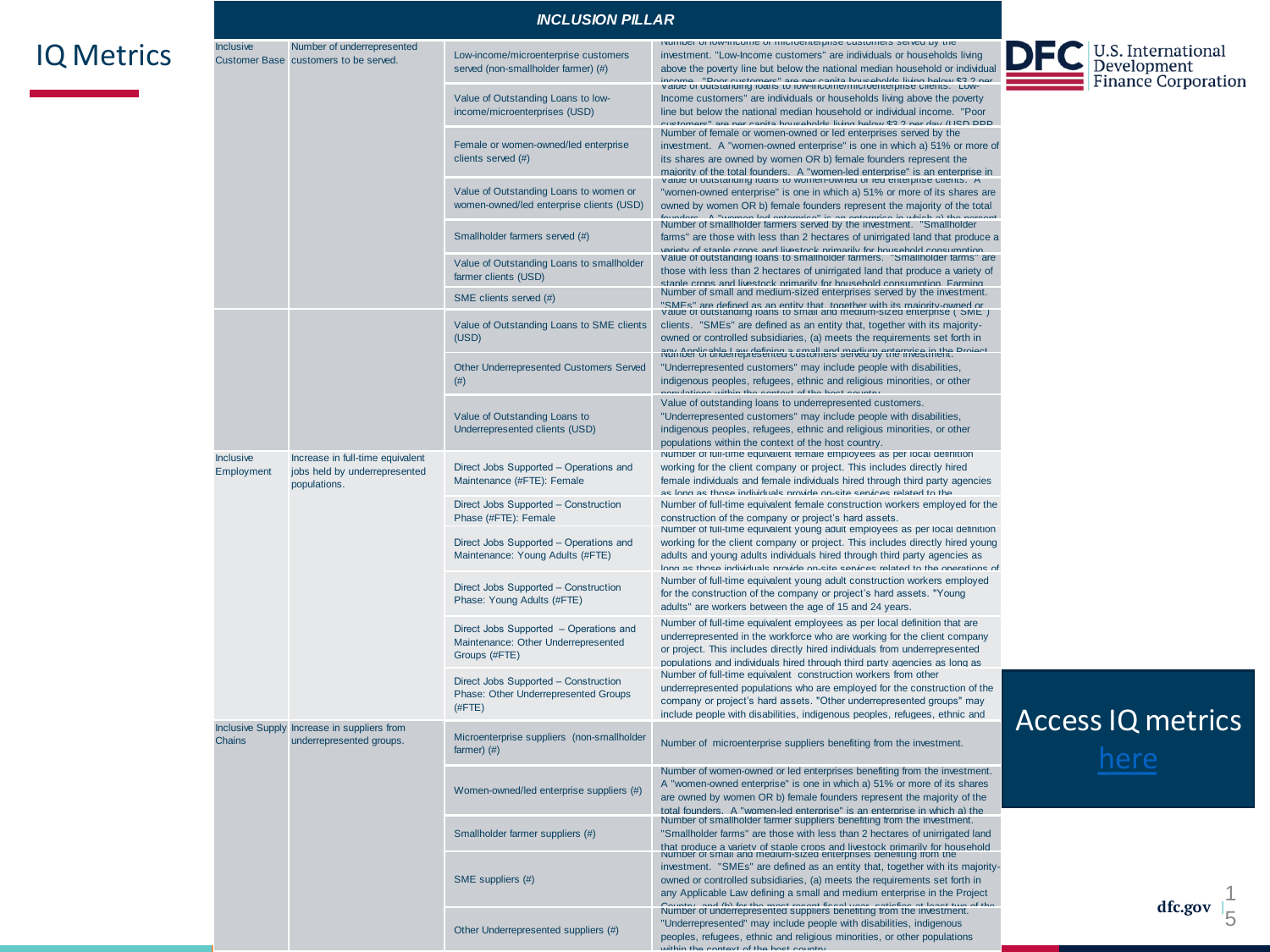### IQ Metrics



| <b>INNOVATION PILLAR</b>                       |                                                                                                                                                                                                                                                              |                                         |                                                                                                                                                                                                                                                                                                                                                                             |                          |  |  |  |
|------------------------------------------------|--------------------------------------------------------------------------------------------------------------------------------------------------------------------------------------------------------------------------------------------------------------|-----------------------------------------|-----------------------------------------------------------------------------------------------------------------------------------------------------------------------------------------------------------------------------------------------------------------------------------------------------------------------------------------------------------------------------|--------------------------|--|--|--|
| Market and<br>Energy<br><b>Diversification</b> | Introduction of new or uncommon<br>products/services (including<br>renewable energy) to the market<br>or introduces new or uncommon<br>operational techniques that will<br>result in improved costs or<br>product/service quality for end-<br>beneficiaries. | CO2 emissions avoided (short tones)     | Amount of short tones of emissions of CO2 avoided through renewable<br>energy projects.                                                                                                                                                                                                                                                                                     |                          |  |  |  |
|                                                |                                                                                                                                                                                                                                                              | <b>Business Innovation</b>              | The client adopts or operationalizes a product, internal process, technology<br>or financing structure that is new or not widely used in the domestic sector.<br>Note that "product" includes both physical goods as well as financial<br>products while "domestic sector" can refer to the national market in small<br>countries and regional markets in larger countries. |                          |  |  |  |
| <b>Technology</b><br><b>Transfer</b>           | Transier or Knowledge and<br>technology through technical<br>Knowledge and assistance programs for<br>customers, investees, suppliers,<br>or the community. This includes<br>the value-add that equity fund<br>ananana nuncida ta thair                      | Technical Assistance Beneficiaries (#)  | Number of beneficiaries of technical assistance programs for customers,<br>investees, suppliers, or the community. This includes the value-add that<br>equity fund managers provide to their investees.                                                                                                                                                                     |                          |  |  |  |
| <b>Demonstration</b><br><b>Effects</b>         | Projects with potential sector-<br>wide demonstration effects and/or<br>employ an innovative financial<br>structure and/or business models<br>that mobilize private sector<br>participation and capital.                                                     | Private Sector Investment Capital (USD) | Capital received by the Project Company from private sector investors in the<br>form of a loan or cash for stock.                                                                                                                                                                                                                                                           |                          |  |  |  |
|                                                |                                                                                                                                                                                                                                                              | Direct Competitors in the Market (#)    | Number of direct competitors in the market.                                                                                                                                                                                                                                                                                                                                 | <b>Access IQ metrics</b> |  |  |  |
|                                                |                                                                                                                                                                                                                                                              |                                         |                                                                                                                                                                                                                                                                                                                                                                             | here                     |  |  |  |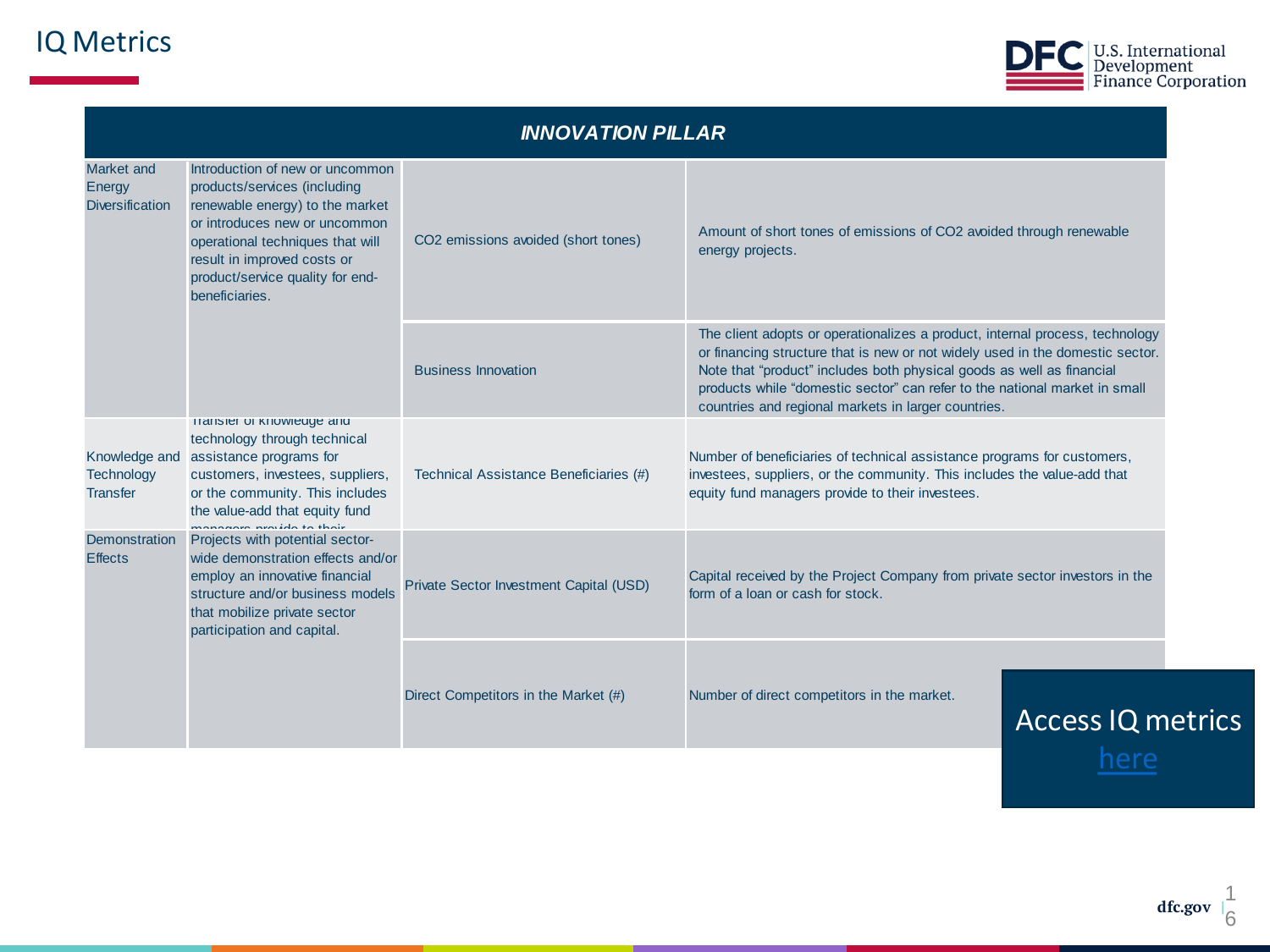